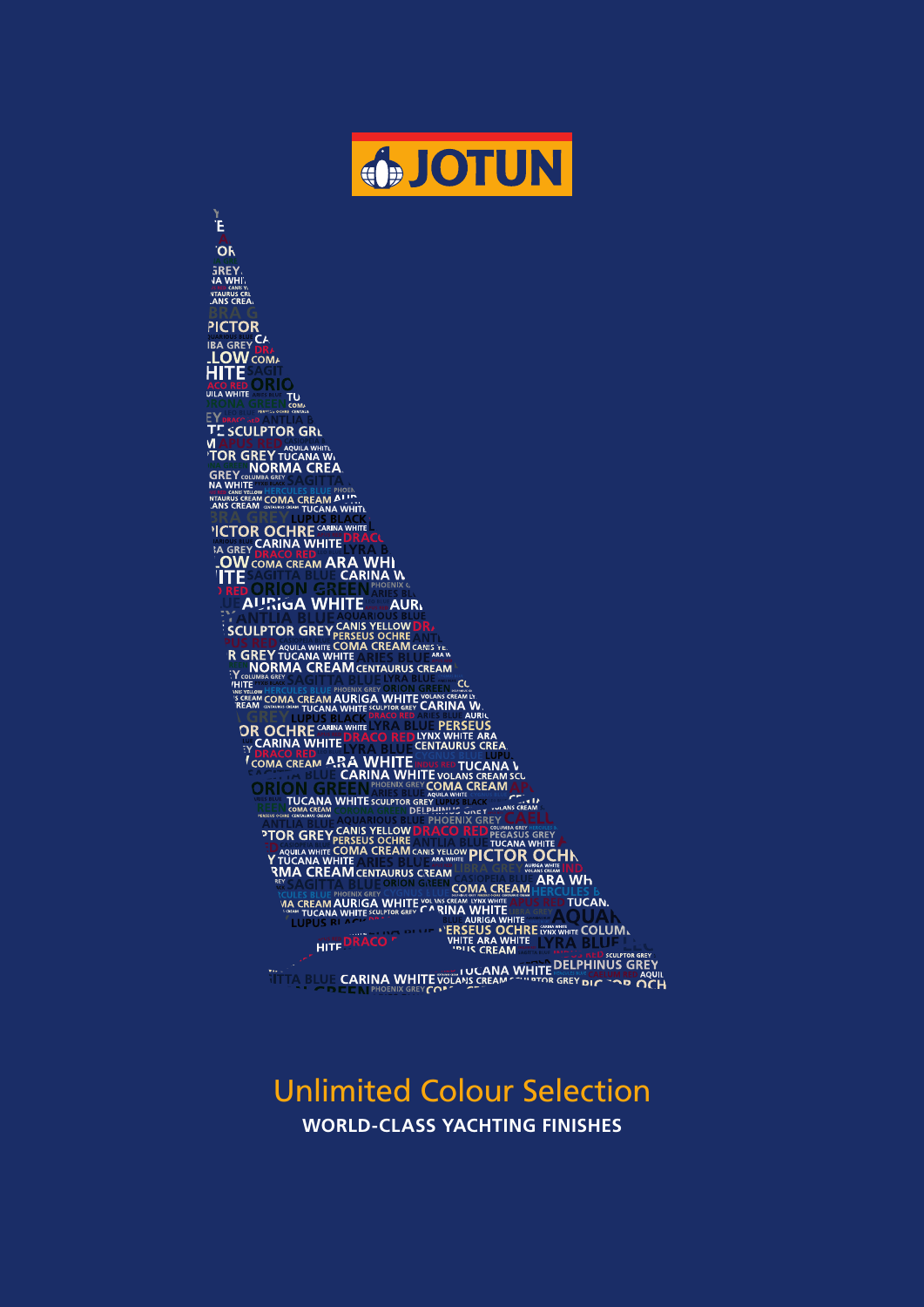

## Unlimited Colour Selection

**WORLD-CLASS YACHTING FINISHES**

The Jotun **Multicolour** tinting system provides an almost unlimited choice of topcoat colours. These are available in the standard yachting range, together with colour matched or custom made colours – all helping you achieve a truly unique paint finish for your yacht.

The **Multicolour** concept was successfully introduced around the world in 1974 and incorporates the most innovative and technologically advanced tinting solutions – providing the widest range of colours combined with unparalleled Jotun quality.



Norma Cream 1399 □















**PRIMER COLOUR SHADE D** WHITE GREY

Every care has been taken to ensure these colours are as accurate as possible, however slight deviations can occur due to printing, production methods, pigments and gloss levels. Colour perception can be affected by dry film thickness applied and the choice of primer colour. We recommend that the colour is checked for accuracy before final application. For more details please contact your local Jotun office.

\* *This colour is not available in MCI. Ask your local Jotun office for availability and minimum order quantity.*

Columba Grey 6045

Pegasus Grey 5098